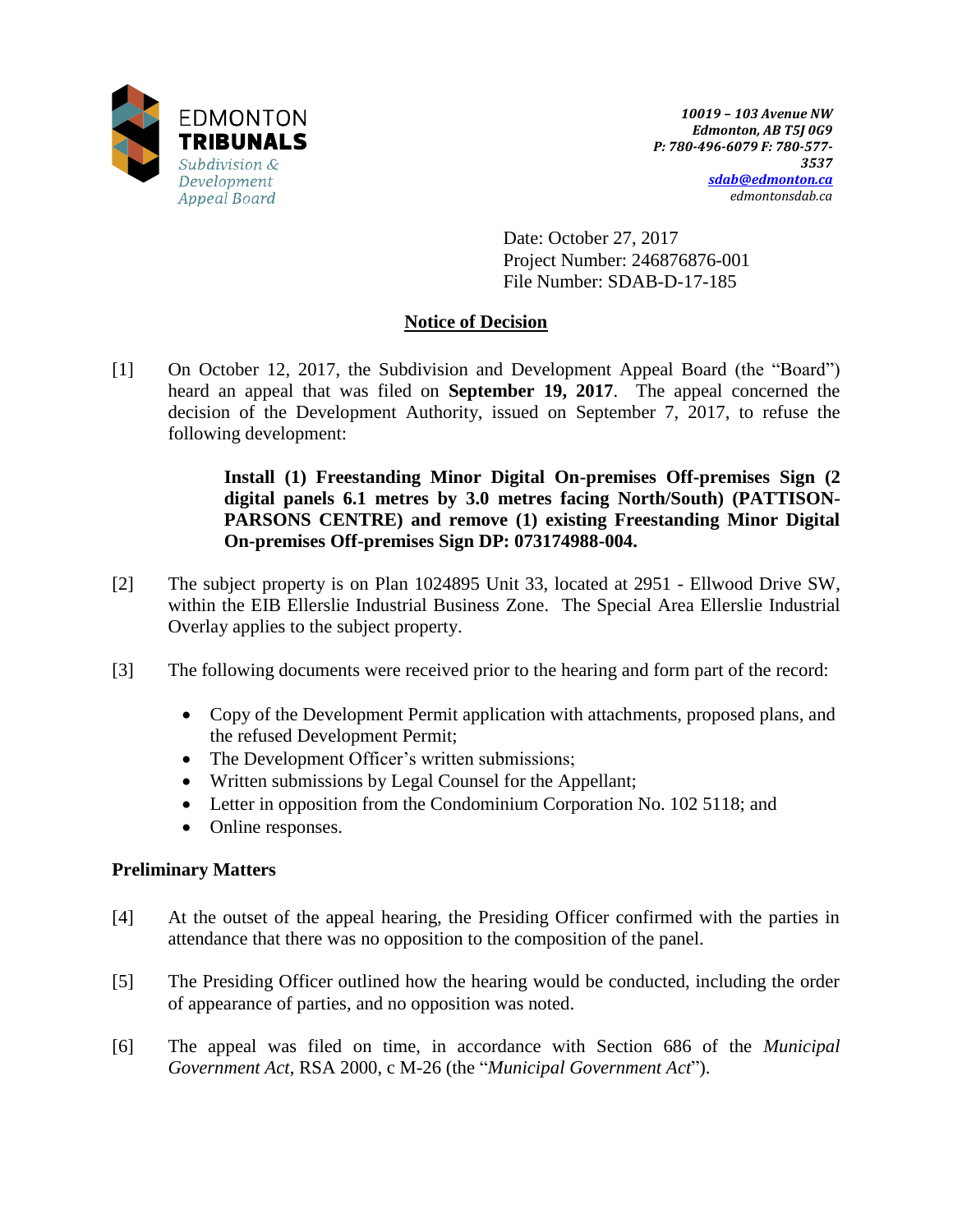#### **Summary of Hearing**

- *i) Position of Mr. Murphy, Legal Counsel for the Appellant, Pattison Outdoor Advertising*
- [7] Mr. Murphy referred the Board to TAB 1 of his written submission, the Development Officer's Reasons for Refusal.
- [8] First, the Sign is not setback sufficiently from the property line. However, the property is designed to accommodate a 10 foot by 20 foot Sign.
- [9] Second, the proposed Sign encroaches on the radial separation distance. In the Development Officer's opinion, there should be a 200 metre separation distance and there is only a 175 metre separation distance between Signs.
- [10] The subject site is within the EIB Ellerslie Industrial Business Zone (TAB 2) which is not in close proximity to any residential neighbourhood. Under Section 930.4(3)(33), a Minor Digital On-premises Off-premises Sign is a Discretionary Use in this zone.
- [11] The proposed smaller Sign will replace an existing Sign. A Sign has been at this location for several years.
- [12] Section 930.4(4)(12) states that Signs shall comply with the regulations found in Schedule 59J. Schedule J does not list any regulations applicable to Minor Digital Onpremises Off-premises Signs. The Development Authority did not have the authority to refer to Schedule 59F because there were no rules set out in Schedule 59J.
- [13] Schedule 59J.2(3)(c) (TAB 3) states that Freestanding On-premises Signs shall have a 45.0 metres radial separation distance from any other Freestanding On-premises Sign or Major Digital Signs, Minor Digital On-premises Signs, Minor Digital Off-premises Signs or Minor Digital On-premises Off-premises Signs that is a Freestanding Sign on the same Site. This excludes Digital Signs that are located on the same Freestanding Sign structure as the proposed Freestanding On-premises Sign. Schedule 59F.2(3)(c) (TAB 4) has a similar section. These sections are authority that it is possible to have two separate Signs on one common post. One can be a Digital Sign and one can be an On-premises Sign, but not necessarily Digital.
- [14] Under Section 6.2(5), a Digital Sign means any Sign that is remotely changed on or off Site and incorporates a technology or method allowing the Sign to change copy without having to physically or mechanically replace the Sign face or its components (TAB 5).
- [15] A submitted photograph (TAB 6) shows the "Husky Sign." This is the Sign that in the Development Officer's opinion is located too close to the subject Sign.
- [16] The Husky Sign has two components. Both parts of the Sign are on the same structure, but they retain separate identities.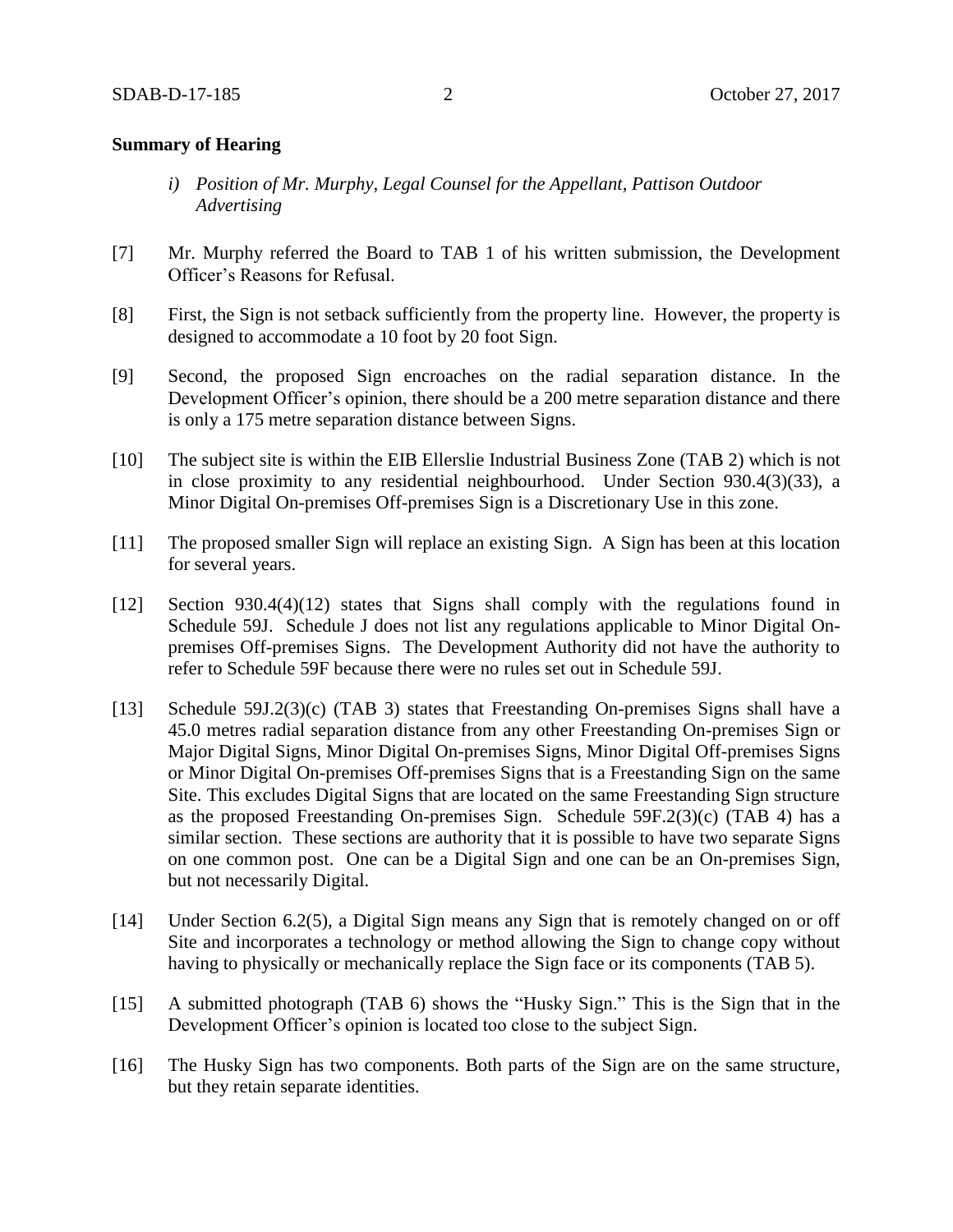- [17] The top portion is a fixed On-premises Sign. The lower Digital portion is 10 feet by 20 feet and less than 20 square metres in size so the separation distance required if Schedule 59F applies should only be 100 metres and not 200 metres. This Sign is setback on the property closer to the entrance of the car wash.
- [18] An aerial photograph shows 175 metres separation distance between two existing Signs (TAB 7).
- [19] TAB A and TAB B of his second submission show the application materials for the Husky Sign and subsequent Board decision.
- [20] TAB C of his second submission shows a diagram of the Sign that exists on the subject site. He calculated the height of the Sign to be 29 feet but the Development Authority calculated the height to be even greater, 32.8 feet. The proposed Sign will have less advertising space than what exists today. The total Sign area was approximately 435 square feet.
- [21] An aerial photograph of the subject Site (TAB 8) shows that the proposed Sign will be located on the west side of the property. The green space west of the subject Site is outside the property line. The existing Sign is built to the property line with a large green space between the Sign and the road. He also supplied a street view of the existing Sign that is to be replaced (TAB 9).
- [22] The Plan showing the survey of the bare land Condominium of Parsons Centre (TAB 10) is different than most commercial sites because each unit has its own title. The Plan also includes Unit 10, a site meant for a 10 feet by 20 feet Sign on the ground.
- [23] The original version of the Plan that the Subdivision Authority provided to him for the Condominium (TAB 11) shows that there was always going to be a Sign at this location, but not as high as the Sign that was built. That lot can accommodate a Sign up to 22 feet wide.
- [24] The Subdivision Authority is not allowed to approve a subdivision unless the land is suitable for that purpose.
- [25] Another panel of this Board previously reviewed a Sign at this location (TAB 15). According to the decision there was confusion about the location of the Sign relative to the property line for Unit 10 and whether the Sign proposed in that application would encroach onto the common area parking lot. The newly submitted Site Plan shows the Sign as it exists today (TAB 12). Unit 10 extends to the east over what is currently part of the parking lot. That Board made an assumption that the parking lot was part of the common property but it is not  $-$  it is the parking lot that now encroaches onto Unit 10.
- [26] The Sign will be installed with the surveyor to ensure there is no encroachment. The Sign will extend over the parking lot to the east but will be within Unit 10 boundaries.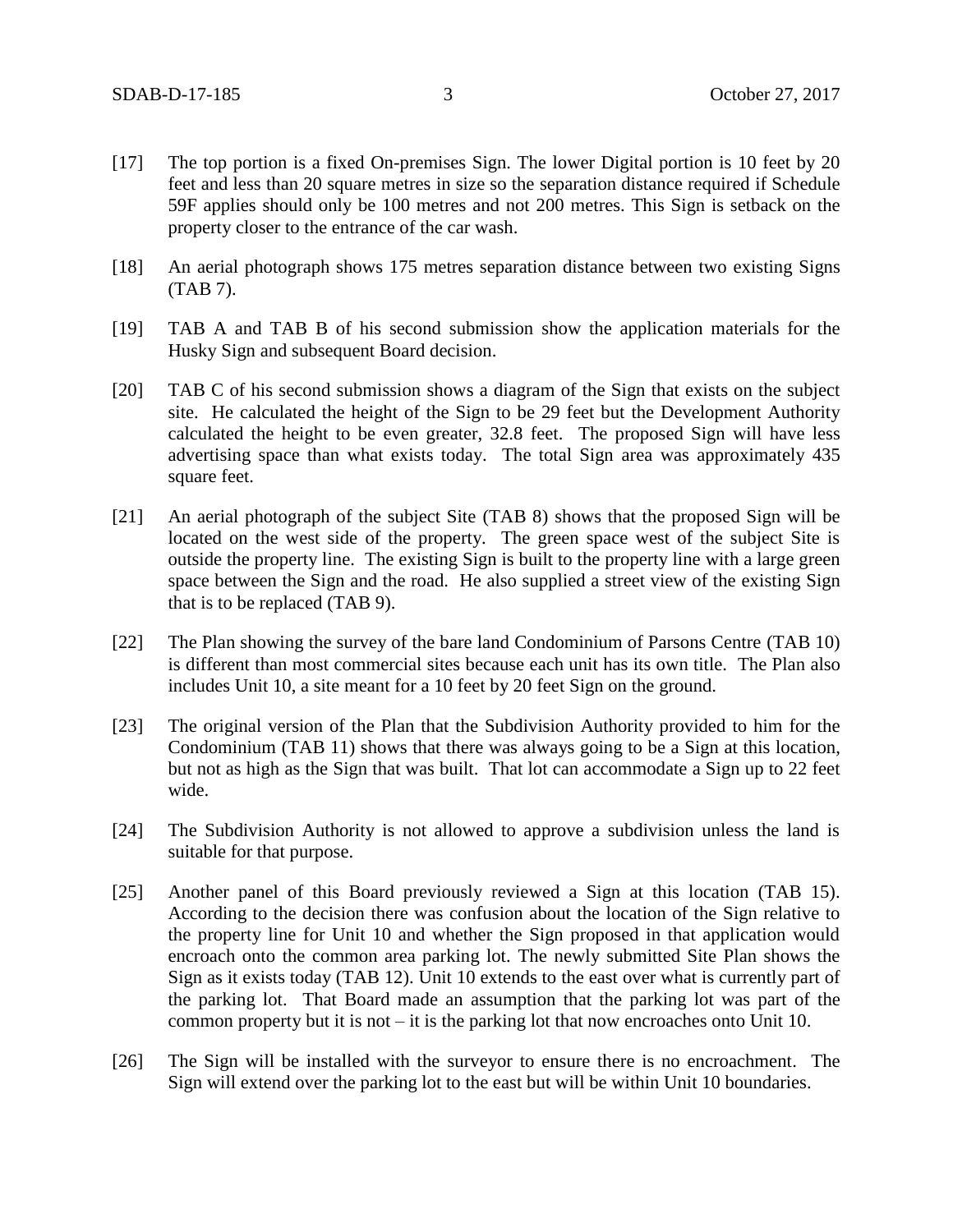- [27] The Development Authority's report included diagrams of four Signs and outlined the history of two previously approved Signs located on Unit 10.
- [28] The Development Authority indicated in her report that there is a setback issue and a variance was granted for the previous Signs. The proposed Sign will be smaller and will be placed at the west property line, the same distance from the road as the previously approved Signs. It requires the very same variance to setback but it was refused.
- [29] In sum, the setback issue has existed on the site since the first Sign was in place. The total Sign area is less than what was previously built which makes the Sign less obtrusive.
- [30] The letter received from the Parsons Condominium Corporation 092 0843 states that they are in support of the proposed Sign (TAB 14). There is a deal between the operators of the Sign and the condominium owners that the Sign will not advertise business competitors of the on-site businesses.
- [31] Mr. Murphy questioned whether the setback provisions of the *Edmonton Zoning Bylaw* were meant to apply to Signs. Under Schedule 59F.3(6)(j), Signs with an area greater than 8.0 square metres shall not be located within any setback (TAB 4). Under principles of statutory interpretation, Schedule 59F.3(6)(j) must have meaning and should not be redundant. This supports the proposition that if the Sign is 8 square metres or less in area, a development can take place in the setback.
- [32] In the alternative, Mr. Murphy argued that if the Board determines a variance is required, the proposed Sign should still be approved with the variance previously granted as the proposal does not involve a change to the Sign area, the new Sign will be 2.0 metres lower, it will have a smaller total Sign area, and the extra width will overhang the interior of the parking lot away from the road. The proposed Sign will not impact vehicles travelling in the area as the Sign already exists and there have been no complaints about the previous Signs.
- [33] The west utility Right of Way runs through the entire property but is primarily on the subject site. The distance between the west boundary along Unit 10 and the edge of the road is 20 metres.
- [34] Transportation would not support the Sign if there was a possibility that the road would be widened in the near future. The Sign will need to be removed if this takes place in the future.
- [35] In response to questions by the Board, he stated
	- *i*) The proposed Sign area is less than what has existed previously. The total Sign area as outlined in TAB C of his second submission shows that the copy space is 210 square feet to the top of the Parsons Centre logo.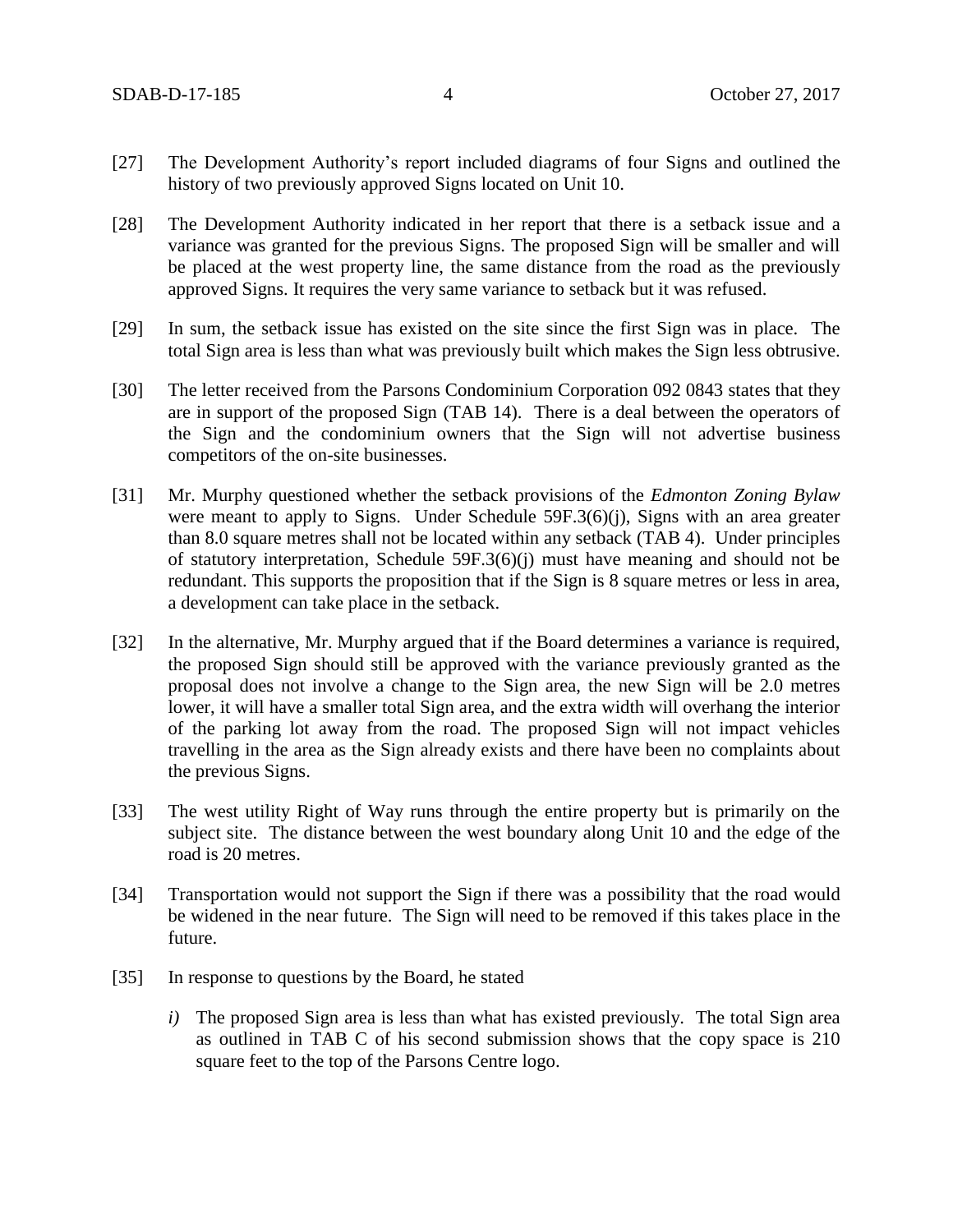- *ii)* He was not opposed to conditions suggested by the Development Officer in her written report with one exception. He opposed the condition that the proposed Digital Sign shall feature a holding time of 8 seconds or greater (TAB 13 and Development Officer's report). No bylaw provides a "holding time," but the *Edmonton Zoning Bylaw* does define Message Duration. Section 7.9(7) of the *Bylaw* states (in part) that a Minor Digital On-premises Off-premises Sign means any Sign that is remotely changed on or off site and has a "Message Duration" greater than or equal to 6 seconds.
- *iii)* Transportation did not indicate they were only supportive of the Sign if the suggested conditions were followed. In his opinion, the conditions were only suggestions. He is not opposed to the other conditions suggested by Transportation.
- *iv)* If the correct required minimum setback distance is 200 metres, a variance should be granted to allow the replacement Sign because two site conditions ameliorate the relaxation, the Husky sign is set further back from the road and intervening buildings obstruct the site lines for the two Signs.
- *v*) It is not clear whether the neighbours who object are simply opposed to variances in principle or whether they are aware that the proposed Sign will replace the existing one.
- *ii) Position of the Development Authority, Ms. Noorman*
- [36] The Subdivision Authority letter (TAB 11 of the Appellant's submission) is dated November 14, 2008, three years prior to when Digital Signs regulations came into force. The attachment does not match the subdivision that was ultimately approved. The location and number of units changed. The early letter identifies the bare land condominium units as commercial and includes Unit 8 for a Sign, not Unit 10.
- [37] In her opinion, Unit 10 was not subdivided properly. Unit 10 may have been approved for a Sign, but that does not mean it was approved for this specific proposed Sign. Unit 10 was not appropriately subdivided for the proposed Use class as there is not the appropriate amount of Setback.
- [38] Ms. Noorman reviewed her submission on the history of various Sign applications at this site. Over time, both the Sign and the regulations changed.
- [39] The prior approved Signs involved changes in use class, but used the pre-existing, previously approved structure and the Digital Sign was much smaller. That was the reason she believes prior variances may have been granted. The proposed Sign is significantly different. Unlike the predecessors, this Sign involves a doubling of the Digital Sign area and a totally new structure and orientation. She treated it like a new application. A new application would not be approved as it would take away a static opportunity.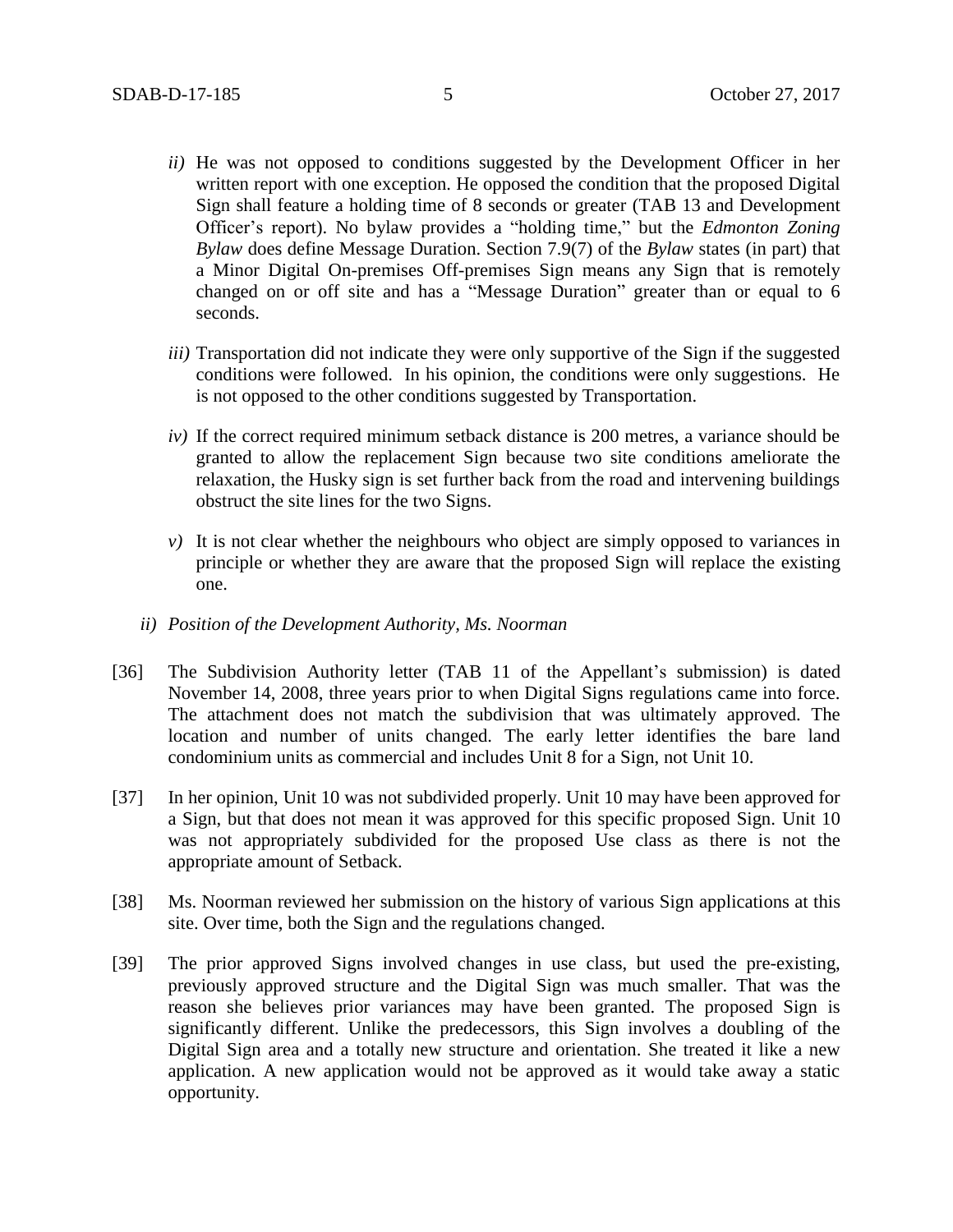- [40] An On-premises Sign can be 10.0 metres in height and located up to the property line of Unit 10. The proposed Sign complies with maximum height and size requirements. However, Section 930.4(4)(3) in the EIB Ellerslie Industrial Business Zone requires a 6.0 metre setback for this type of Sign (a Digital Sign greater than 8.0 square metres in size).
- [41] There is an approved permit for a Sign in this location. The Appellant had a right to that Sign, but did not build it. Now the Appellant is choosing to replace the current Sign and she chose not to approve variances for this new proposed Sign. In Ms. Noorman's opinion, the existing Sign could be used rather than replaced with a new one. She used her discretion to refuse the Sign so variances would not continue.
- [42] In her opinion, all of the other Signs in this area require a setback and any hardship from the lot was created by the developer.
- [43] The Plot Plan in TAB 11 shows that the former Unit 8 and the approved Unit 10 are partially on the right of way.
- [44] There was a lack of regulations applicable to this type of Sign in Schedule 59J of the Bylaw*.* After consulting with the City's legal department, she applied Schedule 59F because it is the applicable schedule for the IB Industrial Business Zone which is the most comparable type of underlying zone. She does not believe the intent of the Bylaw was to have unrestricted Minor Digital On-premises Off-premises Signs in this zone.
- [45] Schedule 59J does not have any regulations for this type of Sign even though it is a listed use. In her opinion, the 6.0 metre setback is part of the regulations in the EIB Ellerslie Industrial Business Zone and is required.
- [46] The separation distance required under Schedule 59F.3(6)(e) was calculated correctly at 100 metres based on the entire copy area of the Husky Sign (Digital and non-digital) per City policy. The wording of Schedule 59F.3(6)(d)(ii) supports this interpretation.
- [47] She confirmed that the 8 second hold time is a condition from Transportation. She does not know why 8 seconds was chosen other than she believes it is based on the Transportation Canada Guidelines.
	- *iii) Rebuttal of the Appellant, Mr. Murphy*
- [48] Mr. Murphy reiterated that there is no justification to impose a holding time of 8 seconds. In his opinion, if there is a safety issue with the Sign, Transportation can tell them to stop using the Sign. He is agreeable to the remaining conditions suggested by Transportation.
- [49] With regard to Units 8 and 10, the point is that a Sign was intended to be located on those Units and a Sign was approved for Unit 10.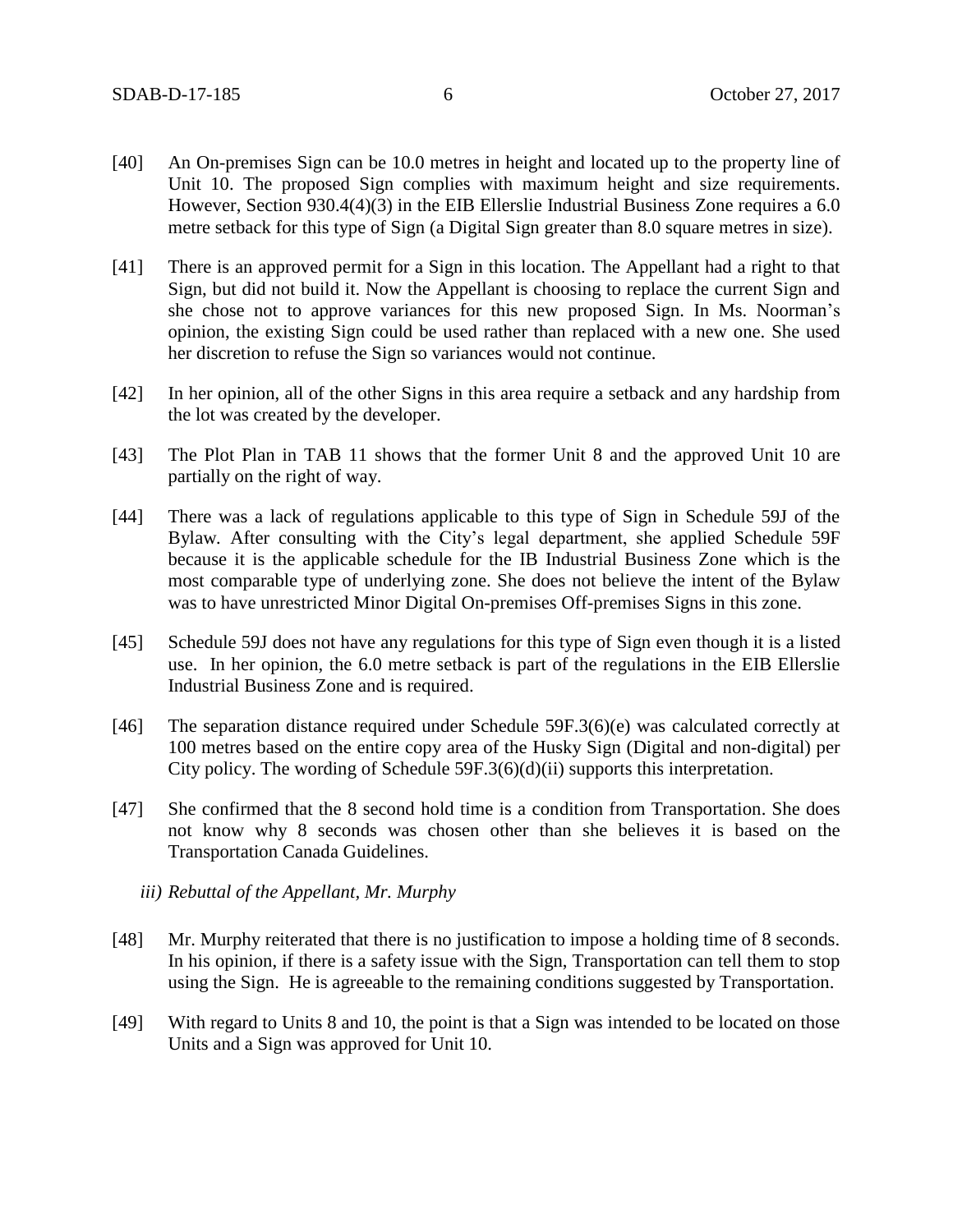- [50] If a 6.0 metre setback was required, the Subdivision Authority should not have considered this to be viable location. The standard Sign sizes have not changed since the subdivision approval.
- [51] The underlying zone outlines that there shall be a 6.0 metre setback in the EIB Ellerslie Industrial Business Zone.
- [52] In his opinion, there is a hardship to locating a Sign on Unit 10, the subject site.
- [53] In his opinion, there is no difference in impact between a Digital On-premises Sign and a Digital On-premises Off-premises Sign. Here, a Digital On-premises Digital Sign was previously approved. The proposed Sign should be approved because it will be located in the same spot as the existing Sign, it will be lower than the existing Sign and it will have a reduced copy area.
- [54] There is no authority to apply Schedule 59F, it is not the right Sign Schedule to refer to.

#### **Decision**

- [55] The appeal is ALLOWED and the decision of the Development Authority is REVOKED. The development is GRANTED as applied for to the Development Authority, subject to the following CONDITIONS:
	- a. The permit is granted for a five year term and will expire on October 27, 2022.
	- b. The proposed Minor Digital On-premises Off-premises Sign shall be constructed in accordance with the stamped approved drawings.
	- c. Ambient light monitors shall automatically adjust the brightness level of the Copy Area based on ambient light conditions. Brightness levels shall not exceed 0.3 footcandles above ambient light conditions when measured from the Sign face at its maximum brightness, between sunset and sunrise, at those times determined by the Sunrise / Sunset calculator from the National Research Council of Canada; (Reference Section  $59.2(5)(a)$ )
	- d. Brightness level of the Sign shall not exceed 400 nits when measured from the Sign face at its maximum brightness, between sunset and sunrise, at those times determined by the Sunrise/Sunset calculator from the national research Council of Canada; (Reference Section 59.2(5)(b))
	- e. Minor Digital On-premises Off-premises Signs shall be located so that all portions of the Sign and its support structure are completely located within the property and no part of the Sign may project beyond the property lines unless otherwise specified in a Sign Schedule. (Reference Section 59.2(12))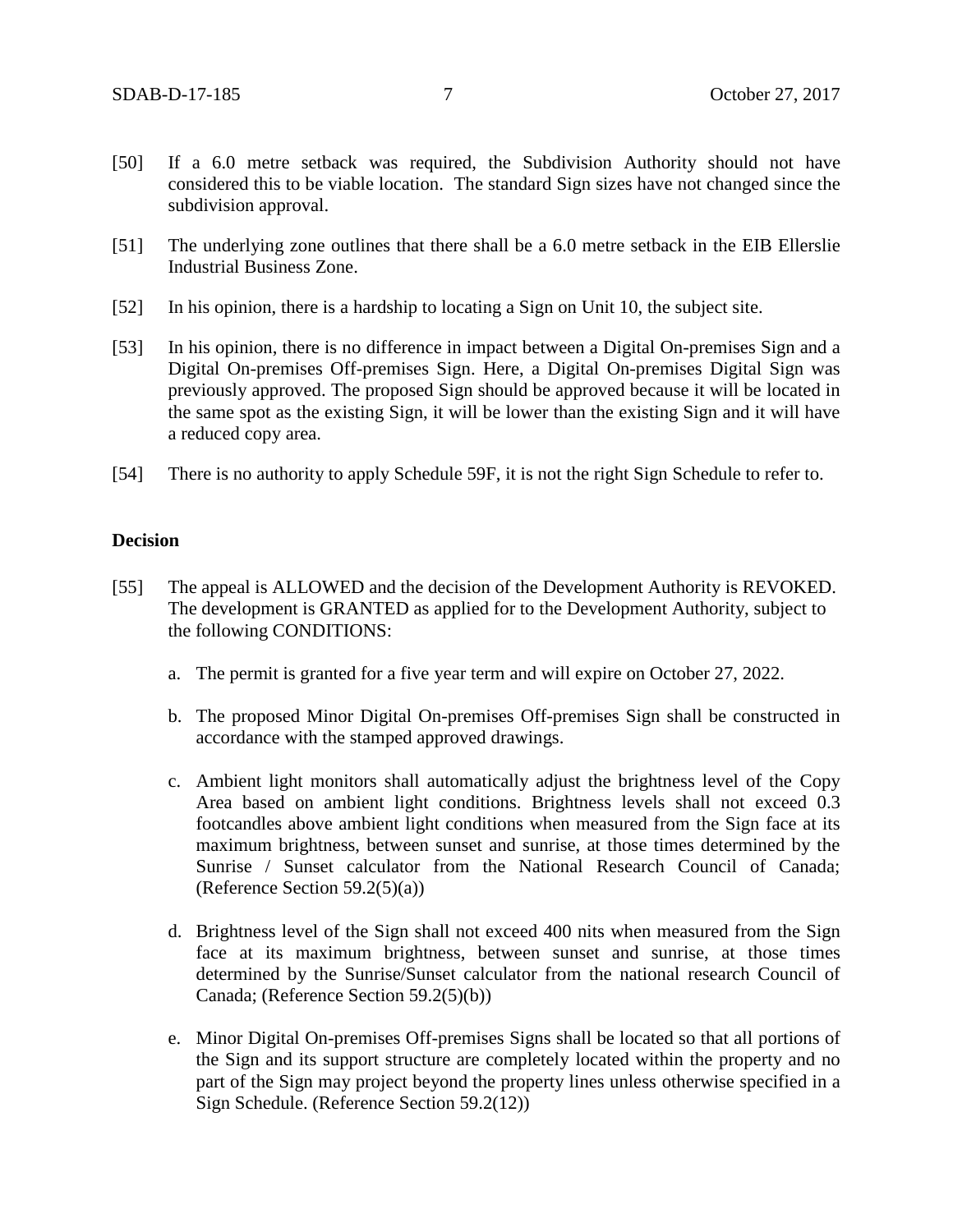- f. The following conditions, in consultation with the Transportation department, shall apply to the proposed Minor Digital On-premises Off-premises Sign, in accordance to Section 59.2.11:
	- i. That the proposed Minor Digital On-premises Off-premises Sign shall feature a Message Duration of 6 seconds or greater.
	- ii. That, should at any time, Transportation Planning and Engineering determine that the sign face contributes to safety concerns, the owner/applicant must immediately address the safety concerns identified by removing the sign, deenergizing the sign, changing the message conveyed on the sign, and or address the concern in another manner acceptable to Transportation Planning and Engineering.
- iii. That the owner/applicant must provide a written statement of the actions taken to mitigate concerns identified by Transportation Planning and Engineering within 30 days of the notification of the safety concern. Failure to provide corrective action will result in the requirement to immediately remove or de-energize the Sign.
- iv. The proposed Sign shall be constructed entirely within private property. No portion of the Sign shall encroach over/into road right-of-way.

## ADVISEMENT:

Should the Applicant wish to display video or any form of moving images on the Sign, a new Development Application for a Major Digital Sign will be required. At that time, Transportation Planning and Engineering will require a safety review of the Sign prior to responding to the application.

- [56] In granting the development the following variance to the *Edmonton Zoning Bylaw* is allowed:
	- a. The minimum allowable Setback of 6.0 metres, pursuant to Section 930.4(4)(3), is varied to allow a deficiency of 5.87 metres, thereby decreasing the minimum allowed to 0.13 metres.

## **Reasons for Decision**

- [57] The proposed development, a Minor Digital On-premises Off-premises Sign, is a Discretionary Use in the EIB Ellerslie Industrial Business Zone.
- [58] The Sign is to be located on Unit 10, a 1.77 metre by 6.12 metre rectangular unit located on a larger condominium development.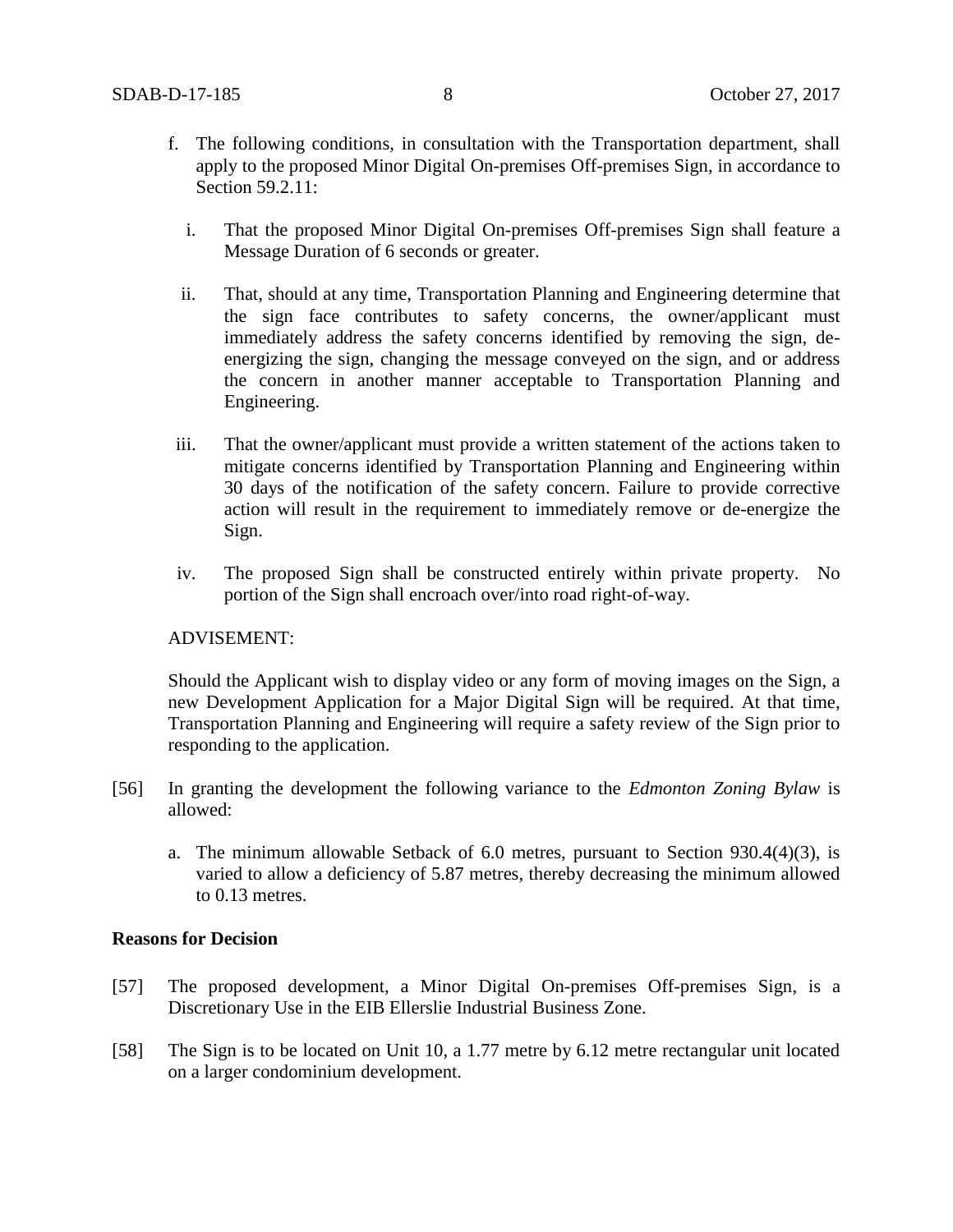- [59] The development history of the Sign on Unit 10 summarized for the Board included the following information:
	- a. A Freestanding On-premises Sign (10 metres in Height) with multiple panels for static copy was approved as a Discretionary Use and constructed on Unit 10.
	- b. Subsequent Development Permits were issued: first, to remove three static panels and install 2 minor Digital On-premises Signs; and then, to change that Freestanding Minor Digital On–premises Sign Use to a Minor Digital On-premises Off-premises Sign Use with a Digital Sign Area of approximately 9 square metres. Those approved changes were not constructed.
	- c. An application to change the Digital panels of the Freestanding Minor Digital Onpremises Off-premises Sign from [3.1 metres by 3.1 metres] to [6.1 metres by 3.1 metres] was denied by the Development Authority and by another panel of this Board in 2015.
	- d. According to the application for the Development Permit under appeal before the Board, the Appellant now seeks to remove one existing Freestanding Minor Digital On-premises Off-premises Sign and replace it with a double sided Minor Digital Onpremises Off-premises Sign with a Digital Sign Area of 18.58 square metres. The Digital Sign Area will double and the static area will be removed. The proposed Sign will be approximately 2 metres less in Height, but with approximately the same total Sign Area. The Sign will be built at the same location along the west lot line of the Unit 10, but will extend further to the east away from Parsons Road.
- [60] The Board finds the proposed development is reasonably compatible with surrounding area for the following reasons
	- a. The proposed development is consistent with the general purpose of the (EIB) Ellerslie Industrial Business Zone found in section 930.4(1) which states "the purpose of this Zone is to provide for light industrial businesses and high technology development that carries out their operations such that no nuisance factor is created or apparent outside an enclosed building and such that the Zone is compatible with any adjacent Non-industrial Zone."
	- b. Based on the photographic evidence, this area is purely commercial and industrial, there are no residential uses in close proximity.
	- c. The photos also show that commercial signage is typical in the immediate area.
	- d. The dimensions of Unit 10, the supporting documents provided by the Appellant and the ultimately approved Plan of Subdivision all indicate that a Sign is an appropriate development and was contemplated at this location on the small rectangular unit.
	- e. No planning reasons to deny the application were brought to the attention of the Board.
- [61] The parties disagreed about the applicable development regulations and consequently about the required variances.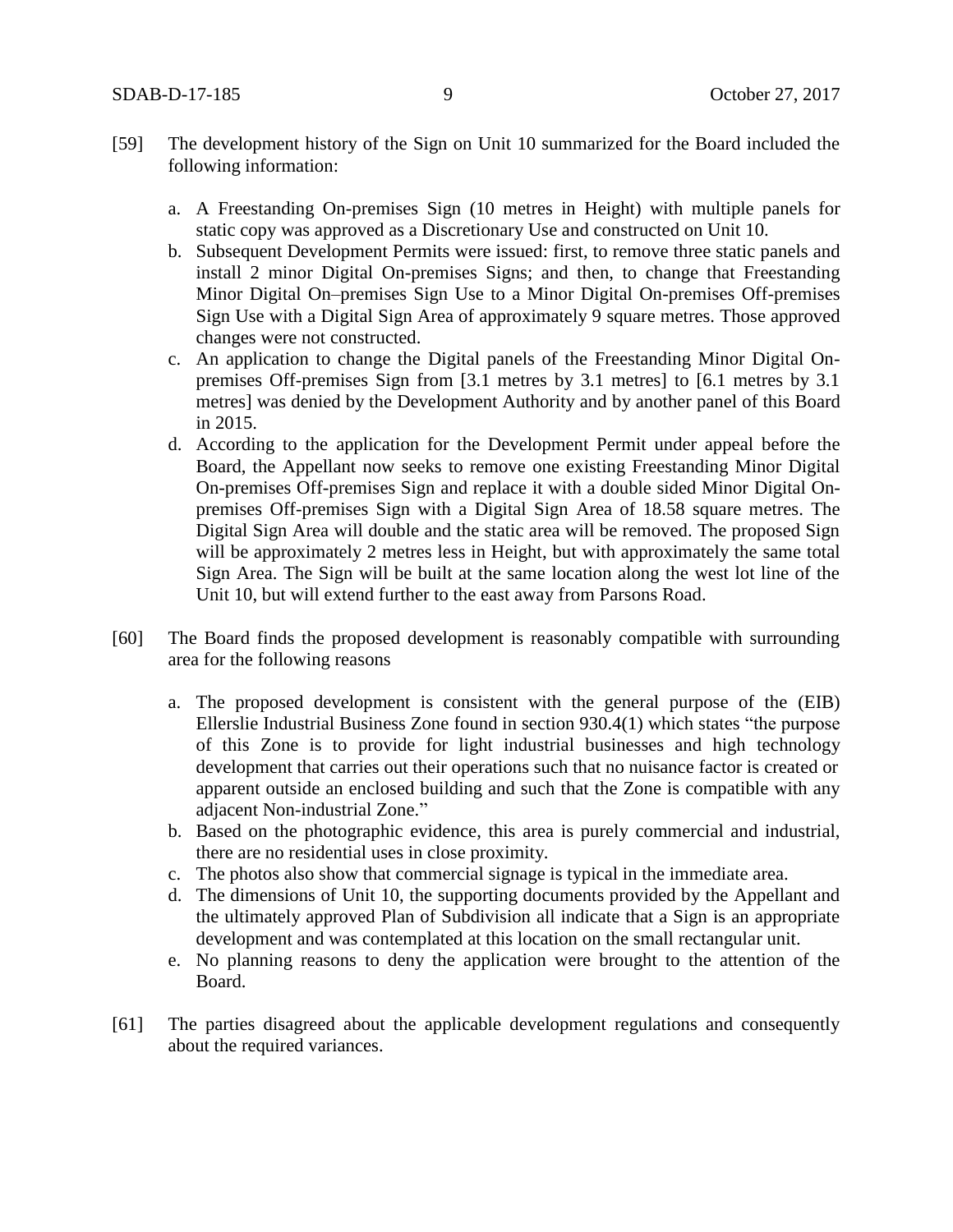- [62] The Development Officer took the position that three variances were required (two for the Setback and one for the separation distance) and that they should not be granted. The Appellant argued that no variances were required, but alternatively that if any were found to be required, then they should be granted based on the Board's general variance test set out in section 687(3)(d) of the *Municipal Government Act.*
- [63] The Appellant questioned whether Setback regulations were intended to apply to Signs at all. He acknowledged that on a technical, straight reading of the *Edmonton Zoning Bylaw*, Signs seem to fall within the wide definition of buildings or structures and therefore would be subject to Setback rules. However, he also noted that if Signs are generally subject to Setbacks, then Schedule 59F.3(6)(j) which states Signs with a Sign Area greater than 8.0 metres squared cannot be located within Setbacks is redundant and that result is contrary to general rules of statutory interpretation. If Setbacks apply to Signs generally, then this section should not contain a prohibition, it should provide an exception to the generally applicable rules and allow Signs 8.0 square metres and under to be located in required Setbacks. Therefore there is room for the argument that Setbacks do not apply at all to Signs so no variance to section 930.4(4)(3) is needed. The Appellant also indicated he was happy to agree that a Setback applies in this case and that a variance is warranted.
- [64] The Board finds that Signs are not generally exempt from Setback requirements for the following reasons:
	- a. The *Municipal Government Act* defines "development" and "building" very broadly. In section 616,

(b) development means

- i. an excavation or stockpile and the creation of either of them,
- ii. a building or an addition to or replacement or repair of a building and the construction or placing of any of them on, in, over or under land,
- iii. a change of use of land or a building or an act done in relation to land or a building that results in or is likely to result in a change in the use of the land or building, or
- iv. a change in the intensity of use of land or a building or an act done in relation to land or a building that results in or is likely to result in a change in the intensity of use of the land or building;

(a.1) "building" includes anything constructed or placed on, in, over or under land, but does not include a highway or road or a bridge that forms part of a highway or road;

b. The definition of Sign in section 6.2(23) of the *Edmonton Zoning Bylaw* includes its physical structure.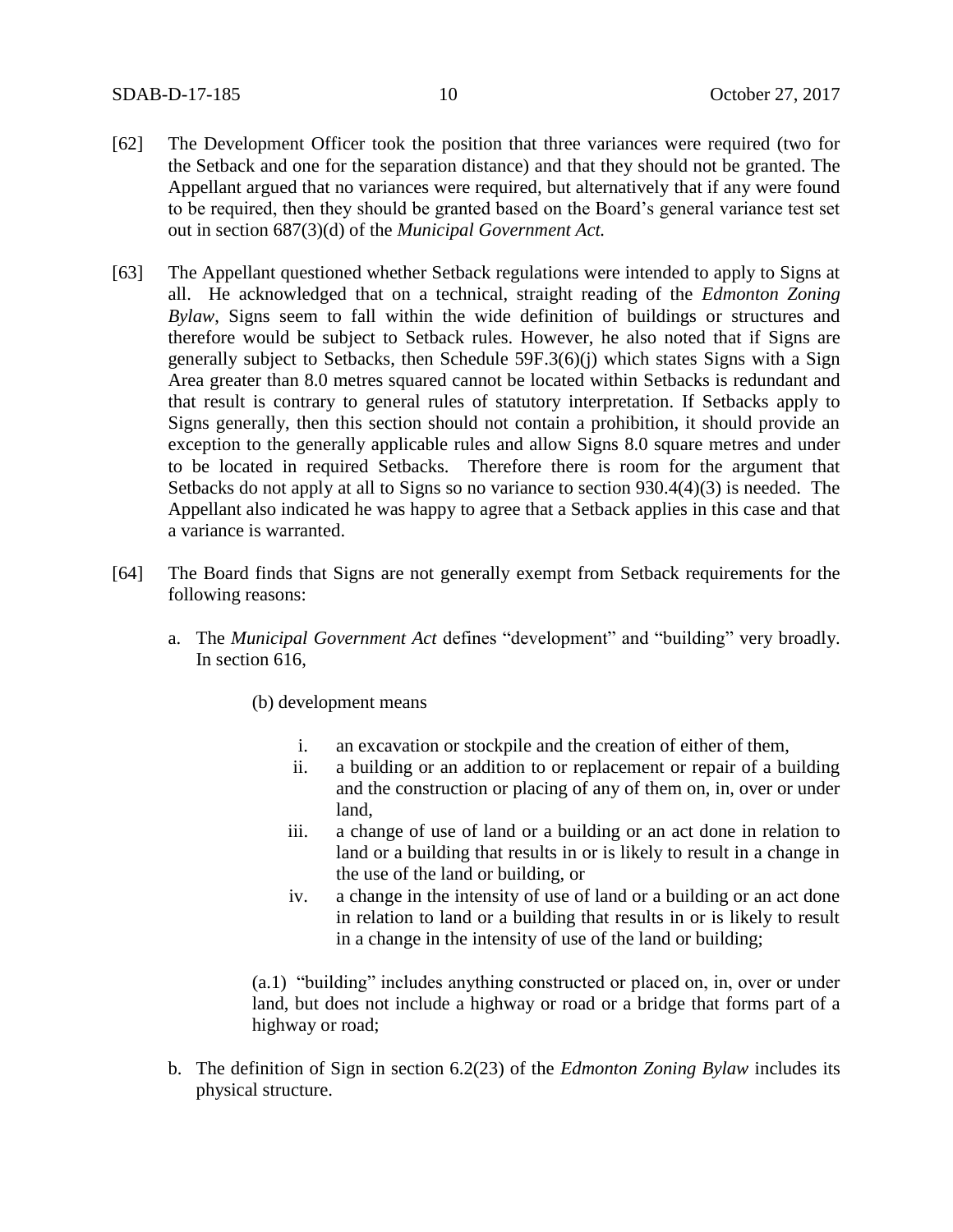- c. Section 6.1(97) of the *Bylaw* defines Setback as "the distance that a development or a specified portion of it, must be set back from a property line..."
- [65] Based on a purposive and plain reading of these provisions, the Board finds that Signs are clearly developments and therefore per section 6.1(97), Signs are generally subject to Setback regulations.
- [66] Further, on its face, section 930.4(4)(3) 6.0 metres Setback applies to all Permitted and Discretionary Uses (which includes Minor Digital On-premises Off-premises Signs per section 930.4(3)(33)).
- [67] Without an express provision excluding Sign developments from Setback regulations, the Board is not persuaded that the wording of schedule 59F.3(6)(j) justifies or necessarily leads to the conclusion that Signs are not generally subject to Setback regulations throughout all zones, nor to the generally applicable Setback requirement in the EIB zone.
- [68] The Board grants the variance to the 6.0 metres Setback required per section 930.4(4)(3) for the following reasons:
	- a. A large Freestanding Sign, 10 metres in Height and of comparable Sign Area, was approved and has been in place at this location for several years without any known complaint.
	- b. The City previously approved the conversion of a portion of the Copy Area from static panels to a Digital Sign at the same Setback.
	- c. The proposed development will be no closer to the roadway than the existing Sign and it will be 2.0 metres lower in Height and extend further to the east away from the property line.
	- d. The proposed development and its location were reviewed by Transportation Planning and Engineering who indicating they had no objections to the proposed Sign as shown on the submitted site plan.
	- e. The impact of this variance is ameliorated by the current situation on the subject Site and adjacent roadway. While the proposed Sign will be located at the west lot line, the lot line itself is separated from existing edge of Parsons Road by a boulevard in excess of approximately 19.80 metres in width.
	- f. If the road were to be widened in the future, or if other surrounding conditions change such that the Sign contributes to safety concerns, then pursuant to the conditions imposed by the Board, Transportation Planning and Engineering Services may order the Sign to be de energized or order the Appellant to take steps to ameliorate those concerns.
	- g. As the proposed development has been approved for a term of 5 years, its suitability will be reconsidered in the future.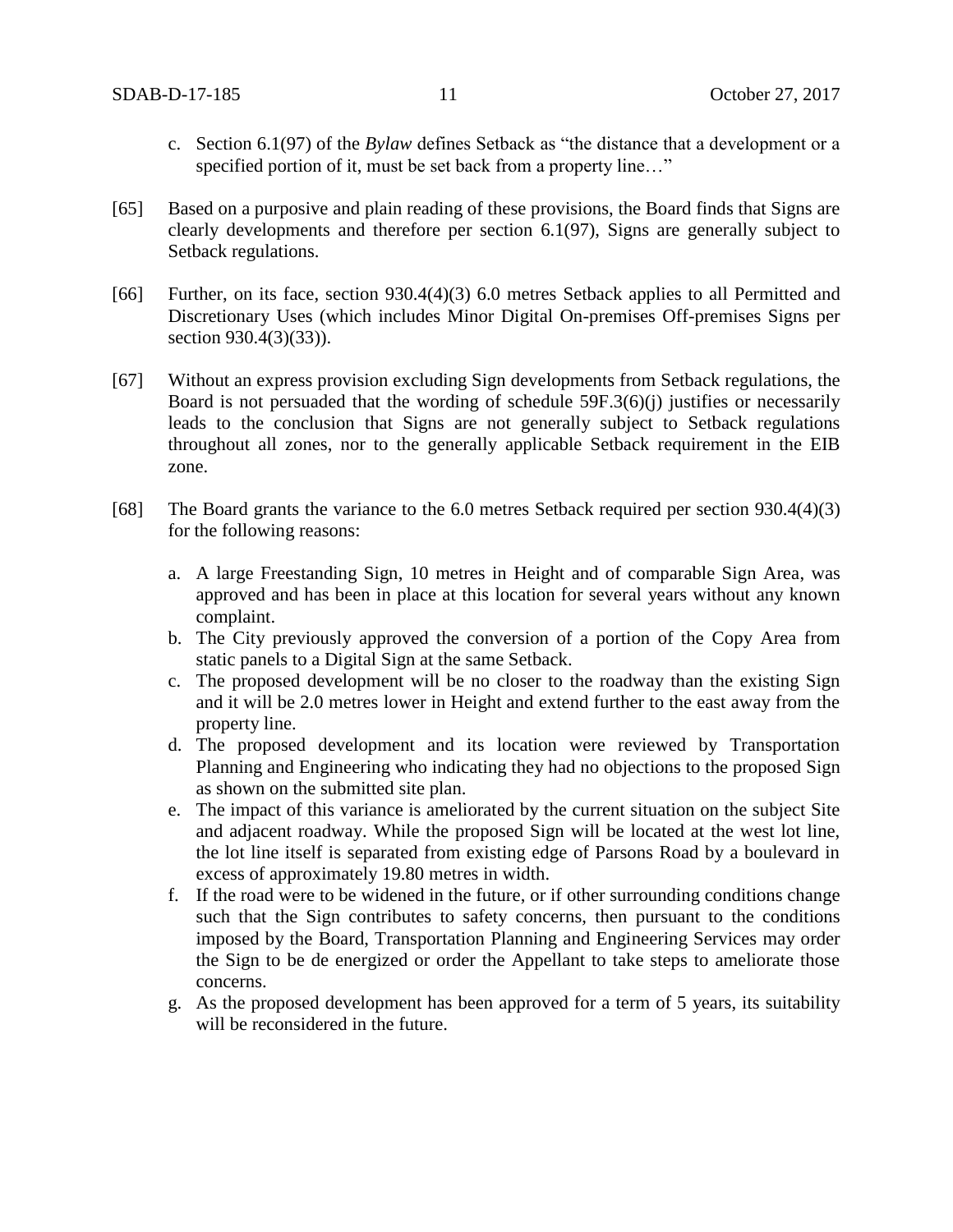- h. The Board received a letter from an affected neighbour objecting to the proposed development on the basis that a variance was required and on vehicle visibility concerns. As noted above, Transportation Planning and Engineering reviewed the proposed development and raised no traffic concerns. While the neighbours object to variances in principle, they have not identified any specific negative impact associated with this variance.
- i. The Board notes that the most recently approved permit required the same Setback variance and given the location and limited dimensions of Unit 10 it is difficult if not impractical to build any development which complies with section 930.4(4)(3).
- [69] The remaining two variances cited by the Development Officer in the reasons for refusal relate to regulations found in Schedule 59F. The Appellant argued that Schedule 59F was not applicable and therefore variances were not required.
- [70] The Board finds that Schedule 59F does not apply for the following reasons:
	- a. The subject Site is located in the EIB Ellerslie Industrial Business Zone established in Section 930.4 of the Bylaw.
	- b. Section 930.4(4)(12) is clear on its face. It states "Signs shall comply with the regulations found in Schedule 59J."
	- c. As Schedule 59J contained no regulations applicable to this type of use, the Development Officer, after consultation with legal counsel, determined that Schedule 59F shall apply. She came to this conclusion because she believed that City Council could not have intended for no regulations to apply. She chose Schedule 59F in particular as it is the Sign schedule that applies to IB Industrial Business Zones.
	- d. The Development Officer could provide no specific authority for her decision to substitute Schedule 59F due to an apparent omission. She considered this decision part of her discretionary authority.
	- e. The Board notes that there are other remedial sections in the Bylaw which deal with lack of regulations and provide direction for application of other provisions as, for example, Direct Control Districts, but no equivalent remedial provisions apply to this type of situation which involves an apparent erroneous omission.
	- f. The EIB Ellerslie Industrial Business Zone has been in place since 2001 and has been revised on several occasions, most recently September 11, 2017. Section 930.4(4)(12) has not changed. Sign Schedule 59J has been in place since 2011 and has also been revised as recently as 2015, yet no development regulations have been enacted to govern Minor Digital On-premises Off-premises Signs.
	- g. The Board also notes that Schedule 59J.1 is of limited application, it applies to two specific areas: the EIB Ellerslie Industrial Business Zone and the EIM Ellerslie Medium Industrial Zone. By contrast Schedule 59F applies to 12 diverse zones. Some industrial, some commercial and some mixed zones which include residential components.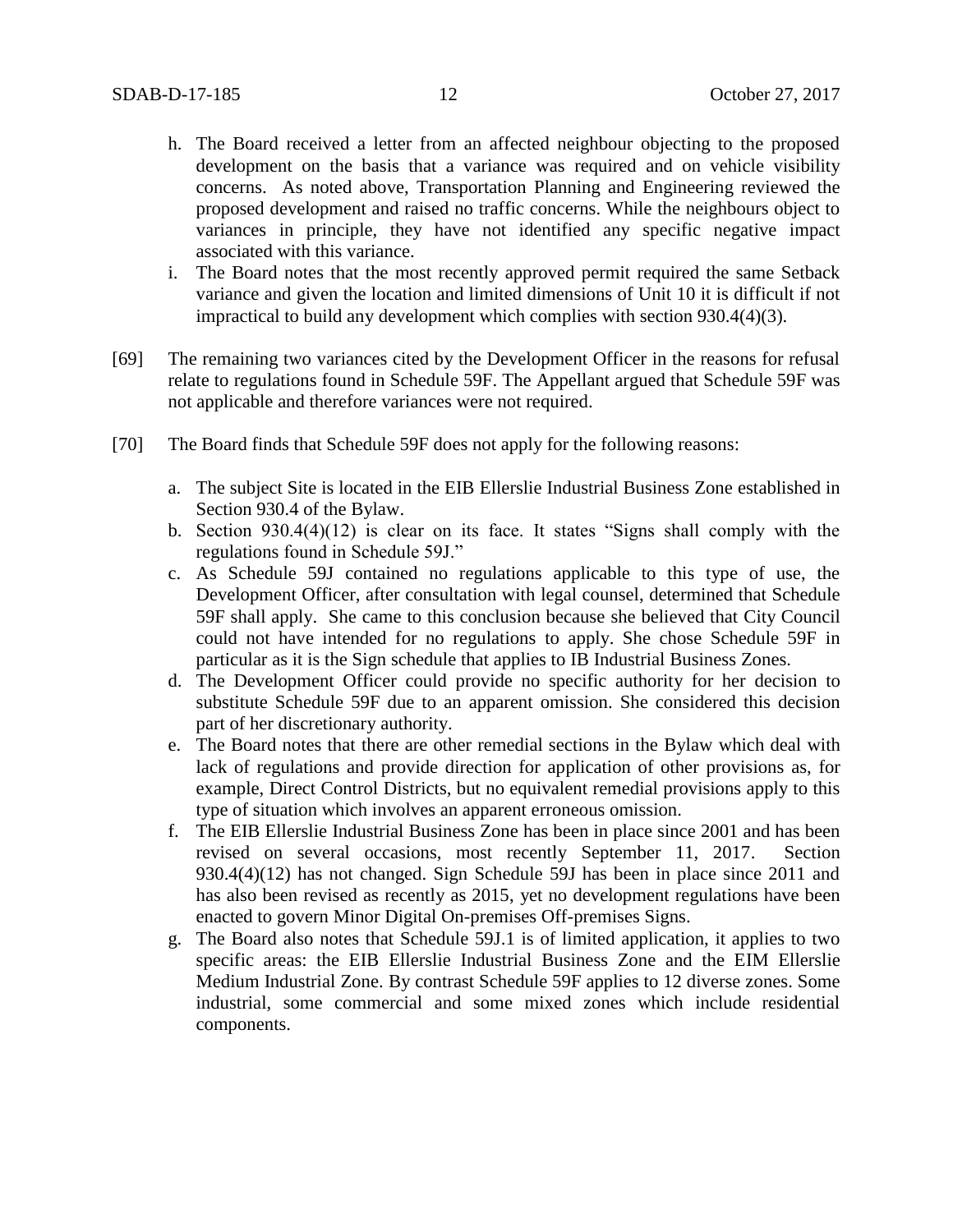- h. In the absence of explicit discretionary authority to substitute an alternative Schedule, the Board is not prepared to deviate from the plain wording of Section 930.4(4)(12) and impose Schedule 59F development regulations which apply to all IB Industrial Business Zones as well as many other diverse zones.
- [71] The Appellant was amenable to all the proposed Conditions save the requirement of an 8 second or greater holding time. The change carries significant economic consequences.
- [72] The Board has imposed the conditions as proposed by the Development Authority with the exception of the Condition set out in paragraph 55[f][i] which the Board has altered to change the minimum Message Duration from 8 seconds to 6 seconds which is the minimum period allowed per the definition of Minor Digital On-premises Off-premises Signs in section 7.9(7) of the Bylaw*.*
- [73] The Board notes that there are no reasons cited in the email from Transportation for this deviation from the generally applicable 6 second minimum Message Duration set out in the Bylaw.
- [74] The Development Officer opined that the 8 second interval was imposed as part of the Transportation Canada guidelines, but could provide no additional information regarding the need for an additional 2 seconds in this particular Sign, nor any link to the Setback variance.
- [75] Absent any explanation, the Board has reaffirmed the 6 second Message Duration required under the *Bylaw* and notes again that the Conditions found in paragraph 55[f] empower Transportation to take steps to address any potential safety concerns.
- [76] For these reasons, the Board finds that the proposed development will not unduly interfere with the amenities of the neighbourhood nor materially interfere with or affect the use, enjoyment or value of neighbouring parcels of land. Therefore, the Board allows the appeal and approves the proposed development with the variance to section 930.4(4)(3) and subject to the conditions outlined above.
- [77] In the event that the Board is in error and Schedule 59F should be applied despite the plain wording of section 930.4(4)(12), then two additional regulations concerning Setback and minimum separation distance must be considered.
- [78] The Board would approve the proposed development with two additional variances for the reasons that follow.
- [79] The Board would waive Schedule 59F.3(6)(j) which prohibits locating the proposed development within the required Setback for the same reasons that the Board granted a variance to the 6.0 metres Setback required in section 930.4(4)(3).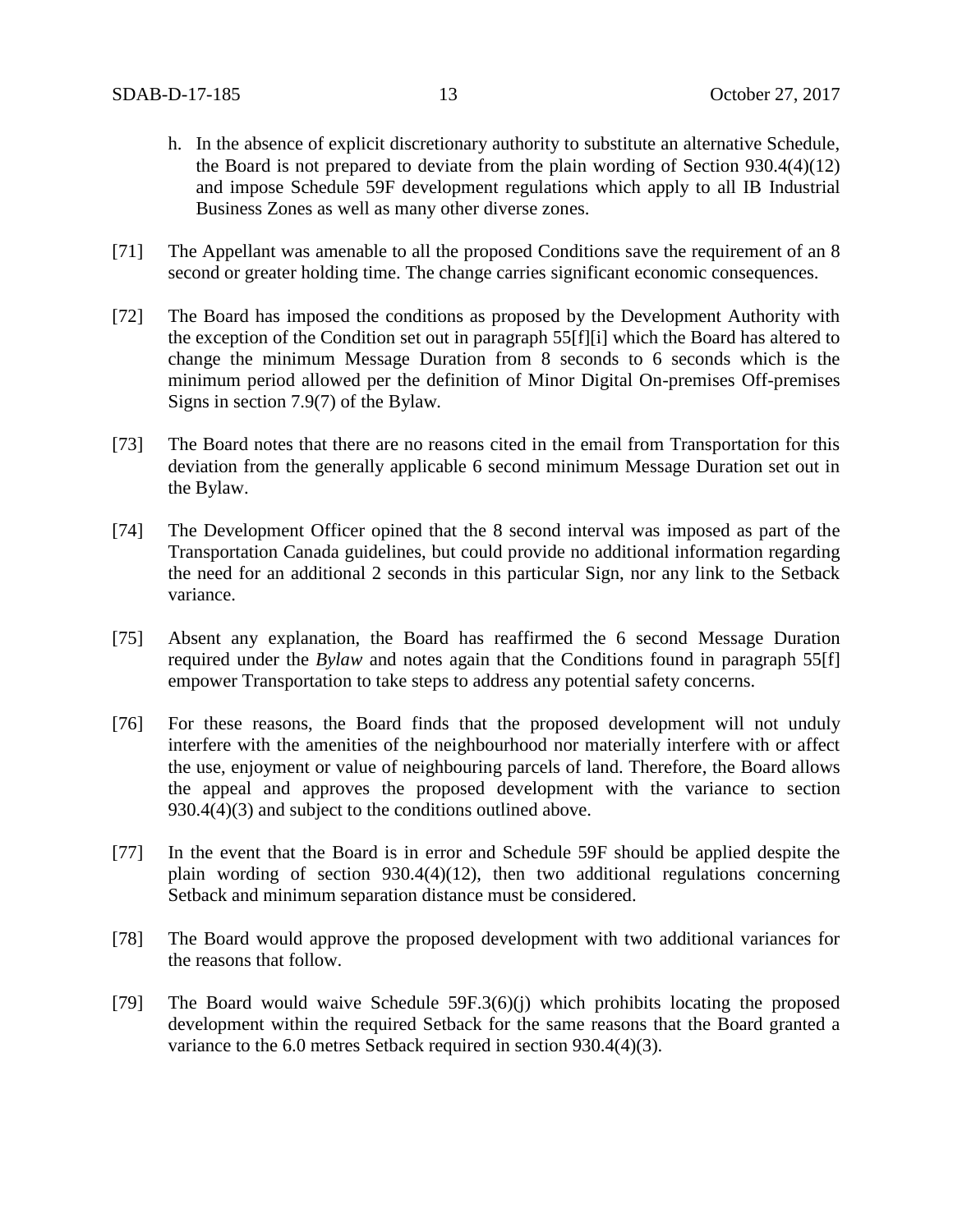- [80] With respect to separation space, the Development Officer and the Appellant disagreed about whether the applicable distance was 100 or 200 metres based on differing interpretations about the meaning of Schedule 59F.3(6)(e). In particular, they differed about whether the determinative Sign Area should be based on the Sign Area for Digital Copy only or upon the combined Sign Area for Digital copy and static copy.
- [81] The Board finds this issue is moot as it would reach the same practical conclusion on the appeal regardless of its determination about the applicable separation distance.
- [82] If the Board were to find that the Appellant's view prevails and the required separation distance is 100 metres, then the proposed development complies with the regulation and the Board would approve it.
- [83] If the Board were to agree with the Development Officer's determination that the required separation distance is 200 metres and a 25 metres variance is required, then the Board would grant this variance and approve the proposed development for the following reasons:
	- a. The nearest Digital Sign, the Husky Sign, is located 175 metres to the south along the same stretch on the east west of Parsons Road
	- b. Based on the photographic evidence, the Husky Sign is set back significantly from Parsons Road due to the continued width of the boulevard and its compliance with the 6.0 metres required Setback.
	- c. The staggered locations of the two Signs along the same side of the road, together with the intervening building, visually separate them, ameliorating any potential impact of the variance to separation distance.
	- d. The proposed development will replace an existing Sign at the same location of greater Height and similar Copy Area. It will not add to the number of Signs, nor to proliferation of Signs in the immediate area.

KChiman sf

Ms. K. Cherniawsky, Presiding Officer Subdivision and Development Appeal Board